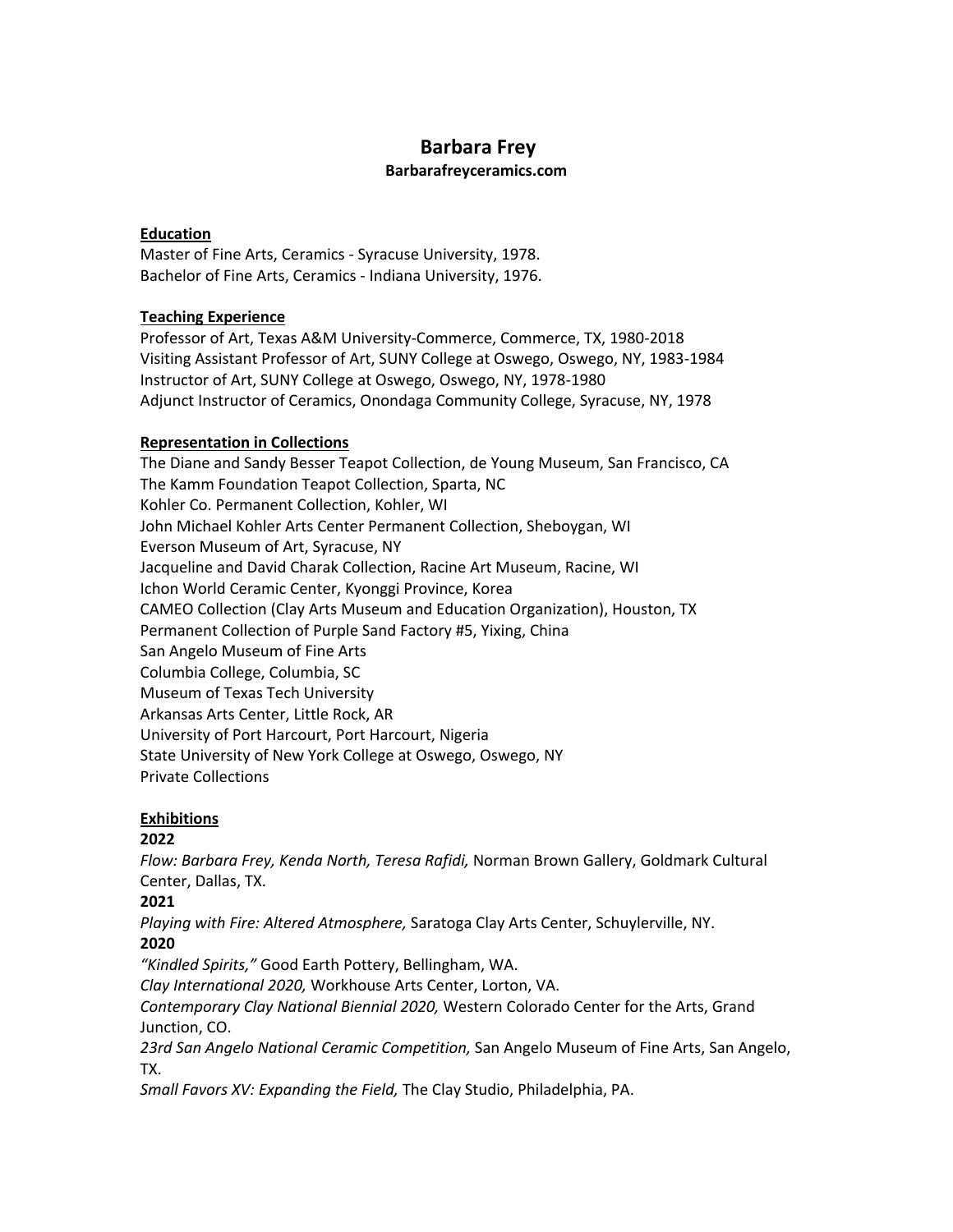*In Response, Selected works from a Red Lodge Clay Center AIA Residency,* Fine Arts Complex Gallery, UT Tyler, Tyler, TX. (catalog)

#### **2019**

*Earth Piece,* Everson Museum of Art, Syracuse, NY.

*Interchange,* South Dallas Cultural Center, Dallas, TX. (catalog)

*Exchange,* University of Port Harcourt, Port Harcourt, Nigeria.

### **2018**

*Things Like This* (Retrospective Exhibition 1980-2018 marking retirement from TAMUC), The University Gallery, Texas A&M University-Commerce, Commerce, TX. (catalog)

*Barbara Frey Ceramics*, WFAB Lakeview Gallery, Tarrant County College - Northwest, Fort Worth, TX.

### **2017**

*Ink and Clay 43*, The Kellogg University Art Gallery, California State Polytechnic University, Pomona, CA.

*2017 University of Dallas Regional Juried Ceramic Competition*, Beatrice M. Haggerty Gallery, University of Dallas, TX.

*CAMEO Emerging Artist Show 2017*, San Jacinto College Central Gallery, Pasadena, TX. All About Making, PAA Gallery, Plano, TX.

### **2016**

*21st San Angelo National Ceramic Competition*, San Angelo Museum of Fine Arts, San Angelo, TX.

*Small Favors XI*, The Clay Studio, Philadelphia, PA.

*2016 International Cone Box Show*, NCECA 50, Hilliard Gallery, Kansas City, MO.

*Art of the Pot,* Austin Ceramic Studio Tour, Cera-Mix Studio, Austin, TX.

### **2015**

*Ink and Clay 41*, The Kellogg University Art Gallery, California State Polytechnic University, Pomona, CA.

*Workhouse Clay National 2015*, Vulcan Gallery, Workhouse Arts Center, Lorton, VA.

*2015 University of Dallas Regional Juried Ceramic Competition*, Beatrice M. Haggerty Gallery, University of Dallas, TX.

*8th Annual CAMEO Emerging Artist Show*, PAC Gallery, Lee College, Baytown, TX.

# **2014**

*20th San Angelo National* Ceramic Competition, San Angelo Museum of Fine Arts, San Angelo, TX.

Emerging Ceramic Artists 2014*,* The Dishman Art Museum, Lamar University, Beaumont, TX. *Art Chaos: Small Works Exhibition,* RO2 Gallery, Dallas, TX.

*Small Favors IX,* The Clay Studio, Philadelphia, PA.

*Couples: Half and Half,* Bath House Cultural Center, Dallas, TX

# **2013**

*100 Teapot VI*, Baltimore Clayworks, Baltimore, MD.

*6th International Texas Teapot Tournament*, 18 Hands Gallery, Houston, TX. (First Prize Purchase Award)

*University of Dallas 2013 Regional Juried Ceramic Competition*, Beatrice M. Haggerty Gallery, University of Dallas, TX.

*The Potent Object,* Baltimore Clayworks, Baltimore, MD.

*Contained: Teapots, Functional to Whimsical and Beyond,* Muse Gallery, Longmont, CO. (Award) *Mesmerize,* Pearl Fincher Museum of Fine Arts, Spring, TX.

*From Yellow Clay to Black Gumbo: Eighteen Earth Movers in the Lone Star State,*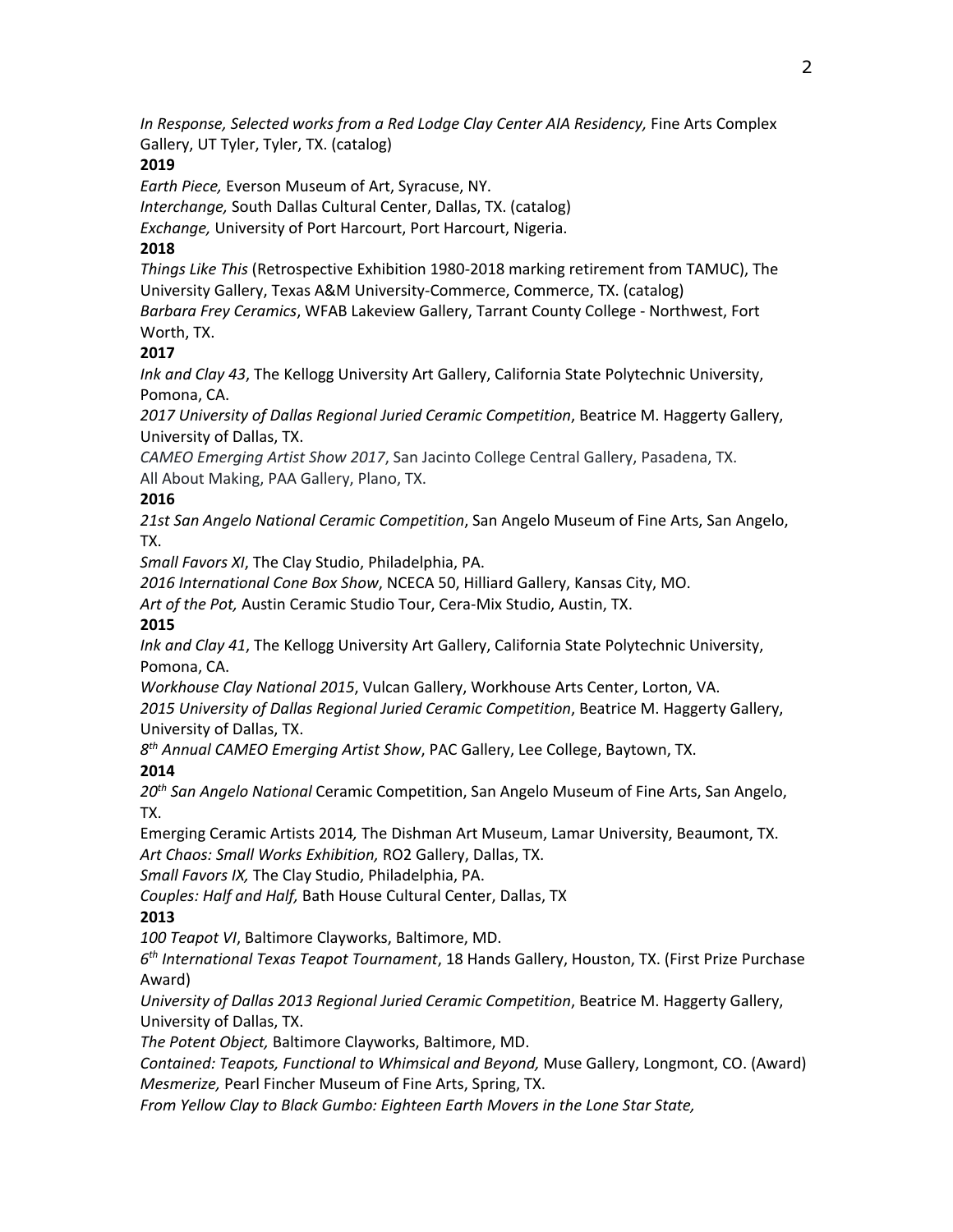Pollock Gallery, Southern Methodist University, Dallas, TX.

# **2012**

*Not So Fast: Ceramic Sculpture by Barbara Frey and Katherine Taylor*, Ro2 Gallery, Dallas, TX. *Hunting and Gathering: The Ceramic Work of Barbara Frey*, Baugh Center for the Visual Arts, University of Mary Hardin-Baylor, Belton, TX.

*Be That Way: Ceramic Sculpture by Barbara Frey and Katherine Taylor*, Forster Art Complex, Dennis Gallery, Austin College, Sherman, TX.

*Cameo: 6th Annual Emerging Artist Show*, 18 Hands Gallery, Houston, TX.

# **2011**

*Uncommon Ground: Impact and Influence*, Arvada Center for the Arts and Humanities, Arvada, CO.

*Ink and Clay 37*, Kellogg Art Gallery, California State Polytechnic University, Pomona, CA. *University of Dallas Regional Ceramics Exhibition*, Beatrice M. Haggerty Gallery, University of Dallas, TX.

*Barbara Frey: Recent Work*, Meadows Gallery, University of Texas at Tyler, Tyler, TX. *Sculpture: Inside-Outside,* Lakeview Gallery, Tarrant County College Northwest, Ft Worth, TX. **2010**

*CraftTexas 2010*, Houston Center for Contemporary Craft, Houston, TX.

*18th San Angelo National Ceramic Competition*, San Angelo Museum of Fine Arts, San Angelo, TX. *Clay on the Wall: 2010 Clay National*, Landmark Arts, School of Art, Texas Tech University, Lubbock, TX.

*Fired Up: Three Regional Artists Take a Contemporary Look at Clay: Ken Baskin, Barbara Frey, Janet Kastner*, Cole Art Center, Griffith Gallery, Nacogdoches, TX.

*100 American Ceramics from the Collection of the San Angelo Museum of Fine Arts*, Art Museum of South Texas, Corpus Christi, TX.

# **2009**

*2009 NCECA Biennial Exhibition*, Arizona State University Art Museum's Ceramics Research Center, Tempe, AZ.

*Inspiration in Education, Celebrating the Works of Texas Higher Education Instructors,*  18 Hands Gallery, Houston, TX.

*Exchange: Between North and South, TAMU-Commerce Faculty Exhibition at Corpus Christi,* TAMU-CC, Corpus Christi, TX.

# **2008**

*17th San Angelo National Ceramic Competition*, San Angelo Museum of Fine Arts, San Angelo, TX. *Barbara Frey: New Work*, Upper Gallery, University of Dallas, Irving, TX.

*Thirty Year Selected Retrospective: University Art Gallery 1978-2008,* The Juanita Harvey Art Gallery, Midwestern State University, Wichita Falls*, TX.* 

*New* Now, Recent Gifts From Arts/Industry Artists, John Michael Kohler Arts Center, Sheboygan, WI.

*Craftsman House Invitational Teapot Show,* Craftsman House Gallery, St. Petersburg, FL. **2007**

*Amarillo Biennial 600: Clay*, Amarillo Museum of Art, Amarillo, TX.

*University of Dallas Regional Juried Ceramic Competition*, Beatrice M. Haggerty Gallery, University of Dallas, Irving, TX. (Best in Show Award)

*Images and Objects: Thomas Seawell and Barbara Frey,* ArtCentre of Plano, Plano, TX.

*Barbara Frey,* Studio Gallery, Brookhaven College School of the Arts, Farmers Branch, Dallas, TX.

*"Whatever Floats Your Boat" Clay Vessels,* E4 Gallery and Art Studio, Austin, TX.

*SOFA Chicago,* Function + Art Gallery, Chicago, IL.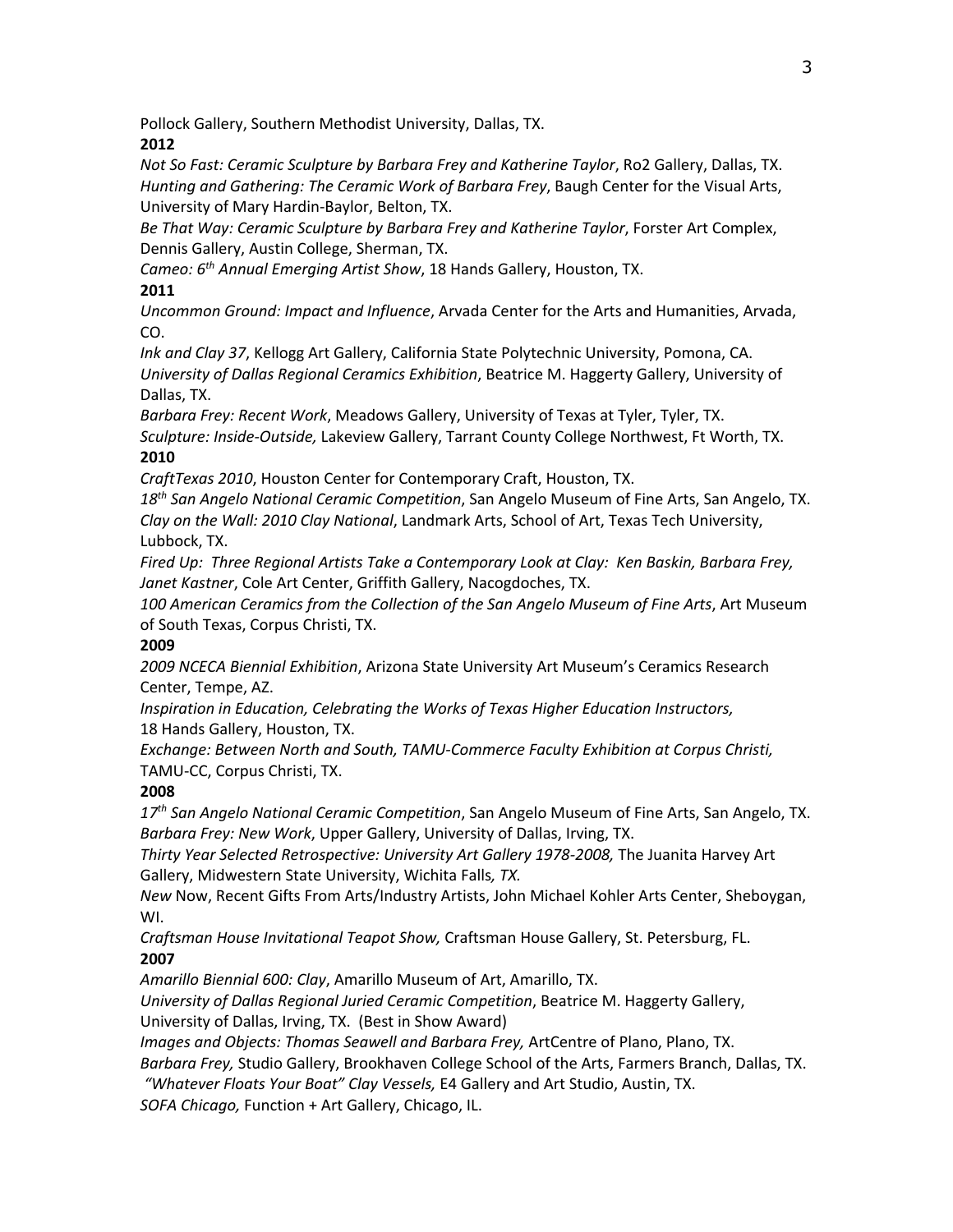*Teapots,* Function + Art Gallery, Chicago, IL.

*Visual Direction: Texas*, Craighead-Green Gallery, Dallas, TX.

### **2006**

*16th San Angelo National Ceramic Competition*, San Angelo Museum of Fine Arts, San Angelo, TX. *The Mad Hatter's Tea,* Skutt Ceramics Products NCECA Exhibition, Portland, OR.

*Materials Hard and Soft*, Meadows Gallery, Center for the Visual Arts, Denton, TX. (Juror's Award)

Steeped in Tradition: 19<sup>th</sup> Annual Teapot Exhibition, Ariana Gallery, Royal Oak, MI.

*Teaching Clay in Texas: An Invitational Exhibition of Ceramic Educators in Texas*, Meadows Gallery, UT-Tyler, Tyler, TX.

*Teapots: Universal Adoration*, Pewabic Pottery, Detroit, MI.

*Tea Time: The Art of the Teapot*, Kalamazoo Institute of the Arts, Kalamazoo, MI.

*The Yixing Effect,* Holter Museum of Art, Helena, MT.

### **2005**

*Ceramic Art Competition and Exhibition*, Gallery International, Baltimore, MD.

*Red Heat: Contemporary Work in Clay*, Alexander Hogue Gallery, The University of Tulsa, Tulsa, OK. (First Prize)

*Barbara Frey: Porcelain Teapots*, Amy Graves Ryan Fine Art Gallery, McMurry University, Abilene, TX.

Electrified, St *Edward's University Fine Arts Gallery, Austin, TX.* 

*Delightful* Teapot, Yeoju World Ceramic Livingware Gallery, 3rd World Ceramic Biennale 2005, Yeoju, Korea.

*State of Texas – Clay,* Department of Art and Art History Art Gallery, The University of Texas at San Antonio, San Antonio, TX.

### **2004**

*15th San Angelo National Ceramic Competition*, San Angelo Museum of Fine Arts, San Angelo, TX. *Viewpoint: Ceramics 2004*, Hyde Art Gallery, Grossmont, CA.

*100 Teapots II*, Baltimore Clayworks, Baltimore, MD.

*Barbara Frey: Teapots*, WFAB Art Gallery, Louisiana College, Pineville, LA.

*Herland (revisited),* Timothy McHenry Gallery, Oswego Civic Arts Center, Oswego, NY.

*Bumberbiennal 2004: Consumables*, Seattle Center, Seattle, WA.

*Teapots: Object to Subject,* Craft Alliance Gallery, St Louis, MO.

*Texas Clay III Invitational Exhibition*, Art and Design Gallery, Department of Art and Design, Texas State University, San Marcos, TX.

*Indiana University Ceramic Alumni Exhibition*, SoFA Gallery, Indiana University, Bloomington, IN and Mavris Building, Indianapolis, IN.

# **2003**

*CraftHouston 2003: National*, Houston Center for Contemporary Craft, Houston, TX. (merit Award)

*Jackpot! National Juried Teapot Exhibition*, Contemporary Arts Collective, Las Vegas, NV. *Barbara Frey: Porcelain Teapots*, Brookhaven College, Farmers Branch, TX.

*American Potters Working in the Realist Tradition*, Decorative Arts Museum, Arkansas Arts Center, Little Rock, AR.

*All About Teapots,* The Gallery, Bloomington, IN.

# **2002**

Pushing Clay, University of Southern Maine Art Galleries, Gorham, ME. (Portland Pottery Juror's Award)

The 14<sup>th</sup> San Angelo National Ceramic Competition, San Angelo Museum of Fine Arts,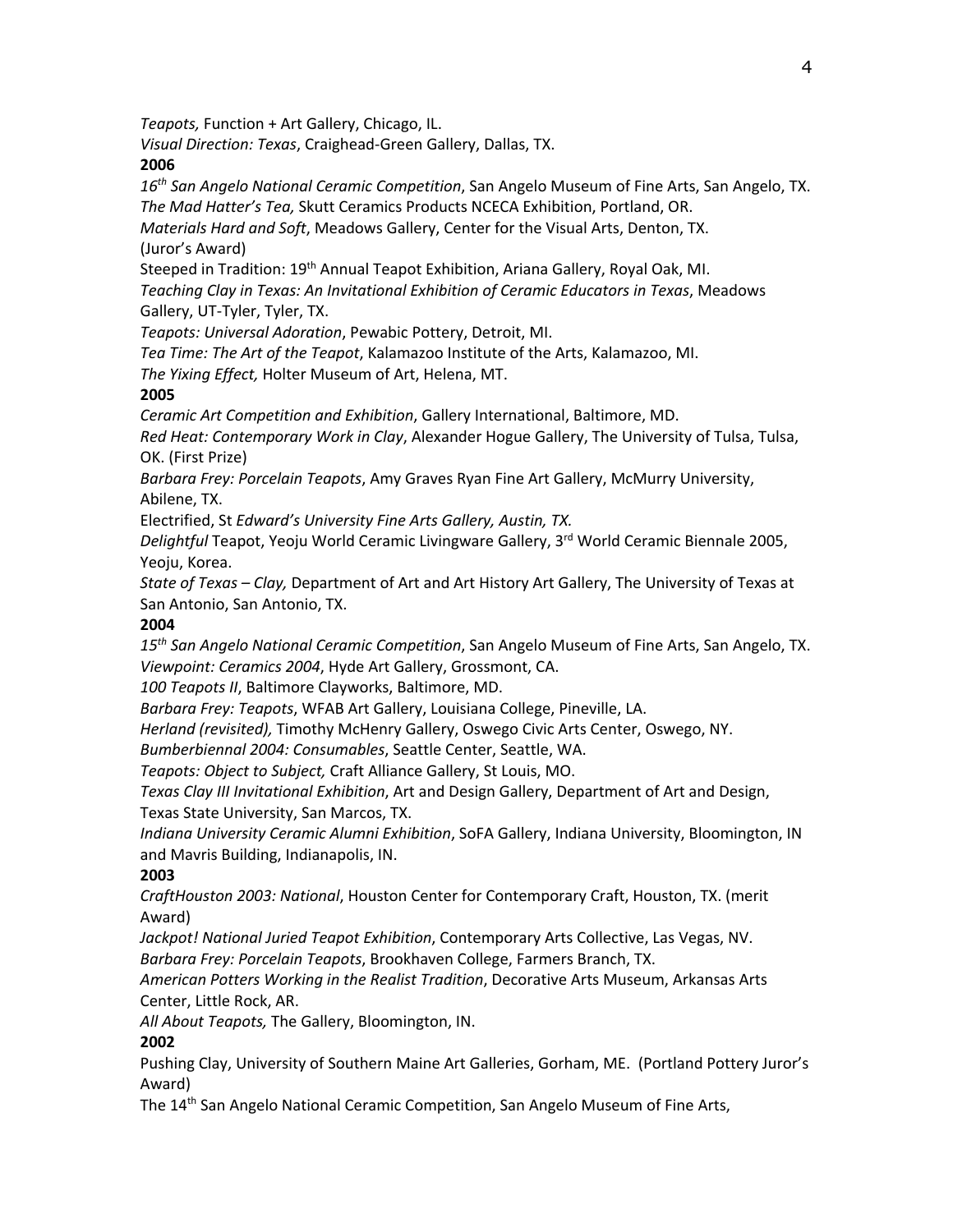San Angelo, TX. (Merit Award)

*Barbara Frey: Porcelain Teapots*, Cedar Valley College, Lancaster, TX.

*The Illusion of Reality*, Gallery Materia, Scottsdale, AZ.

*"Texas Mud,"* The Dallas Center for Contemporary Art, Dallas, TX.

*National Teapot Show V*, Cedar Creek Gallery, Creedmoor, NC.

#### **2001**

*CERAMICA: North Texas Clay Art*, THE ARTS Gallery, Collin County Community College, Plano, TX. (Merit Award – First Place)

*Origins in Clay II,* Division of Visual Arts Gallery, University of Texas at San Antonio, San Antonio, TX.

*100 Teapots*, Baltimore Clayworks, Baltimore, MD.

*Twenty-Two Ways of Clay; A National Ceramics Invitational,* The Meadows Gallery, The University of Texas at Tyler, Tyler, TX.

*Teapots: Barbara Frey, Steve Hansen, Eunjung Park,* Peck Gallery, Providence, RI.

*Taking Measure: American Ceramic Art at the New Millennium,* World Ceramic Exposition 2001, Yeoju, Korea. (Color Catalogue)

*The Yixing Effect,* The Art Complex Museum, Duxbury, MA. (Color Catalogue)

*Made in Texas,* New Braunfels Museum of Art, New Braunfels, TX.

### **2000**

*Ceramics USA 2000*, School of Visual Arts Gallery, University of North Texas, Denton, TX *Invitational Ceramics Exhibition,* Mountain View College, Dallas, TX.

#### **1999**

*Clayfest XI,* Christel DeHaan Fine Arts Center, University of Indianapolis, Indianapolis, IN. (Merit Award)

*Deliberations in Clay,* Pillsbury and Peters Fine Art, Dallas, TX.

#### **1998**

*Confluence: Artists from Australia, Bolivia, and USA exhibit in Kyoto*, Kyoto Municipal Arts and Crafts Gallery, Gojo Saka, Kyoto, Japan.

*The Aura of Tea*, Images Friedman Gallery, Louisville, *KY.* 

*Deep* in the Clay of Texas: Clay Works by Texas Artist, Tyler Museum of Art, Tyler, TX.

(Catalogue)

*Fireworks: On and Off the Wall,* Dallas Visual Art Center, Dallas, TX.

*To Have and to Hold: Ceramic Vessel Making by Texas Artists,* Irving Arts Center, Irving, TX. (Catalogue)

*Texas Tea*, Edith Baker Gallery, Dallas, TX.

*Clay Under the X: 8 Texas Artists,* Arlington Museum of Art, Arlington, TX. (Color Catalogue) *Clay Traditions: Texas Educators and their Teachers*, Gateway Gallery, Dallas Museum of Art, Dallas, TX. (Catalogue)

### **1997**

*Contemporary Texas Clay*, Dallas Visual Art Center, Dallas, TX.

Texas Clay Invitational: Piero Fenci, Barbara Frey, Nick de Vries, James Watral, University of Texas at El Paso, El Paso, TX.

*From the Ground Up: Contemporary Clay in Texas*, Austin Museum of Art - Laguna Gloria, Austin, TX.

*Colorforms: Teapots and Cups,* Ferrin Gallery, Northampton, MA.

*8th Annual Teapot Exhibition*, Alexander Gallery, La Jolla, CA.

*Purple Sands: 21 Western Potters in China,* JBK Gallery, Amsterdam, the Netherlands.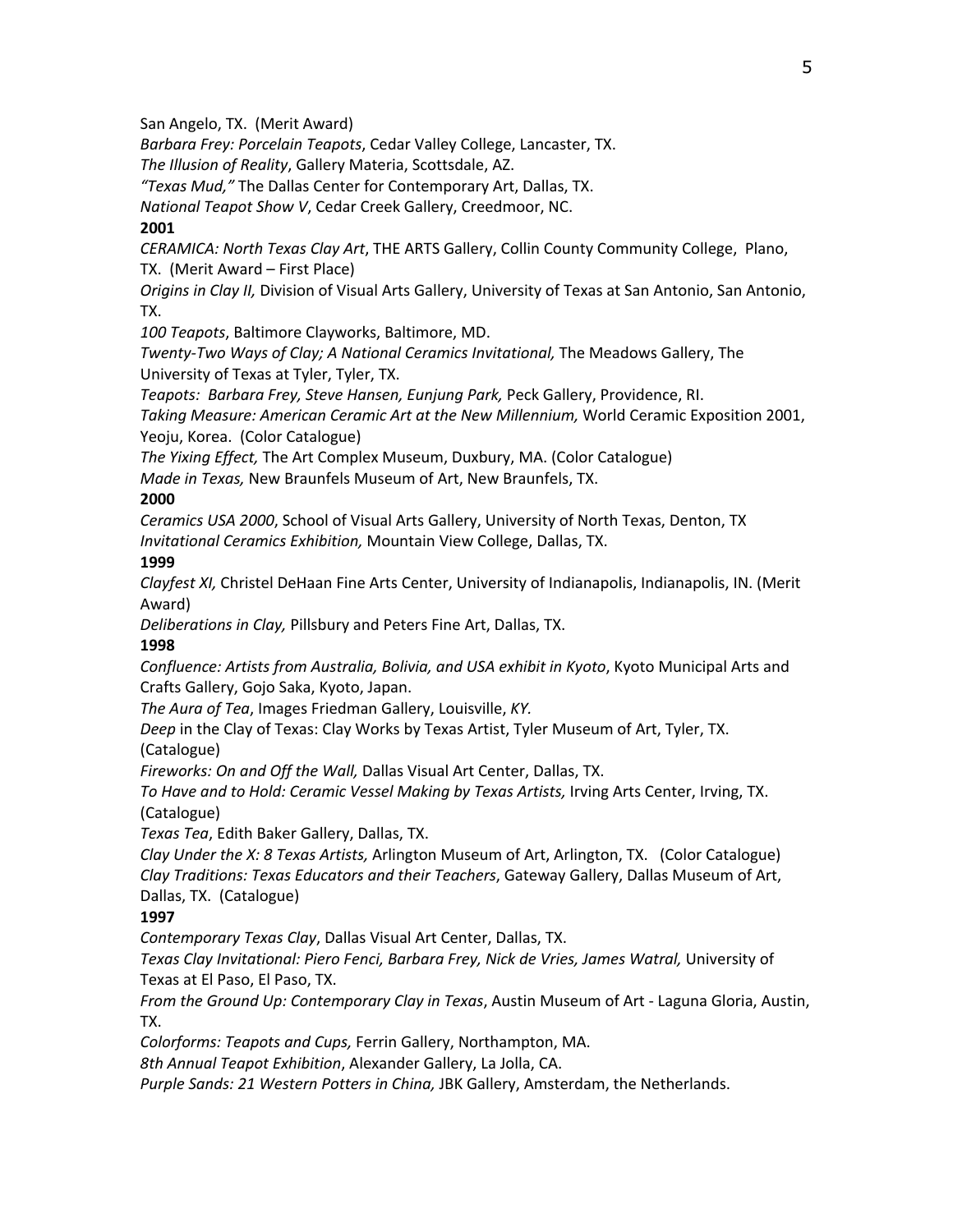#### **1996**

*Monarch National Ceramic Competition*, Kennedy-Douglass Center for the Arts, Florence, Al. *Form by Fire: Contemporary Ceramic Art,* Martin-Rathburn Gallery, San Antonio, TX. *Alumni Self-portrait Exhibition,* Henry Radford Hope School of Fine Arts, Indiana University, Bloomington, IN.

*Steeped in Tradition: 10th Annual Teapot Show*, Ariana Gallery, Royal Oak, MI. *4th Annual Teapot Exhibition*, Craft Alliance Gallery, St Louis, MO.

#### **1995**

*The 10th Annual San Angelo National Ceramic Competition*, San Angelo Museum of Fine Arts, San Angelo, TX.

*National Teapot Invitational*, Mia Gallery, Seattle, WA.

*Steeped in Tradition: The Contemporary Teapot,* Ariana Gallery, Royal Oak, MI.

*4th Annual Ceramic Cup Invitational Exhibition*, Artworks Gallery, Seattle, WA.

#### **1994**

*Barbara Frey: Teapots 1987-1994*, Paris Junior College, Paris, TX.

*Contemporary Teapots,* Ferrin Gallery at SOFA (Sculpture Objects Functional Art), Chicago, IL.

*New Artists Tea Party,* Ferrin Gallery, Northampton, MA.

*Tea Party*, Lightside Gallery, Santa Fe, NM.

*6th Annual Teapot Invitational Exhibition*, Vespermann Gallery, Atlanta, GA.

*Teapots and Cups Invitational Exhibition*, Nancy Margolis Gallery, Portland, ME.

*Teapot Invitational Exhibition*, Dorothy Weiss Gallery, San Francisco, CA.

*Teapot Invitational Exhibition*, Craft Alliance Gallery, St Louis, MO.

*Ceramic Invitational Exhibition,* Avante Gallery, Cleveland, OH.

#### **1993**

*Barbara Frey: Teapots 1987-1993 and Thomas Seawell: Recent Printed and Drawn Works, University Art Gallery, Midwestern State University, Wichita Falls, TX.*

*Holiday Table Top Exhibition*, The Works Gallery, Philadelphia, PA.

*Teapots: Steeped in Tradition,* Gallery I/O, New Orleans, LA.

*National Teapot Invitational,* Craft Alliance Gallery, St Louis, MO.

*Teapot Invitational,* Dorothy Weiss Gallery, San Francisco, CA.

*The Tea Part: Exhibition and Benefit,* American Craft Museum, New York, NY.

*The Tea Party: An Exhibition of Contemporary Teapots*, National Museum of Ceramic Art, Baltimore, MD.

*Texas Clay II Exhibition*, University Art Gallery, Southwest Texas State University, San Marcos, TX. (Catalogue) (Toured to five other venues in Texas)

### **1992**

*The Annual Assemblage Awards for Excellence in Art (1992 - Ceramics),* D-Art Visual Art Center, Dallas, TX.

*National Cup Invitational Exhibition*, Artworks Gallery, Seattle, WA.

*Three Year Review*, D-Art Visual Art Center, Dallas, TX.

*Contemporary Teapots,* Ferrin Gallery at the Chicago New Art Forms Exposition, Navy Pier, Chicago, IL.

*5th Annual Teapot Exhibition*, Ariana Gallery, Birmingham, MI.

*14th Annual Tea Party: A Group Show of Contemporary Teapots,* Ferrin Gallery, Northampton, MA.

*A Tea Party: A Group Exhibition of Teapots*, The Society of Arts and Crafts, Boston, MA. **1991**

*Works in Clay VIII,* Wichita Falls Museum and Art Center, Wichita Falls, TX.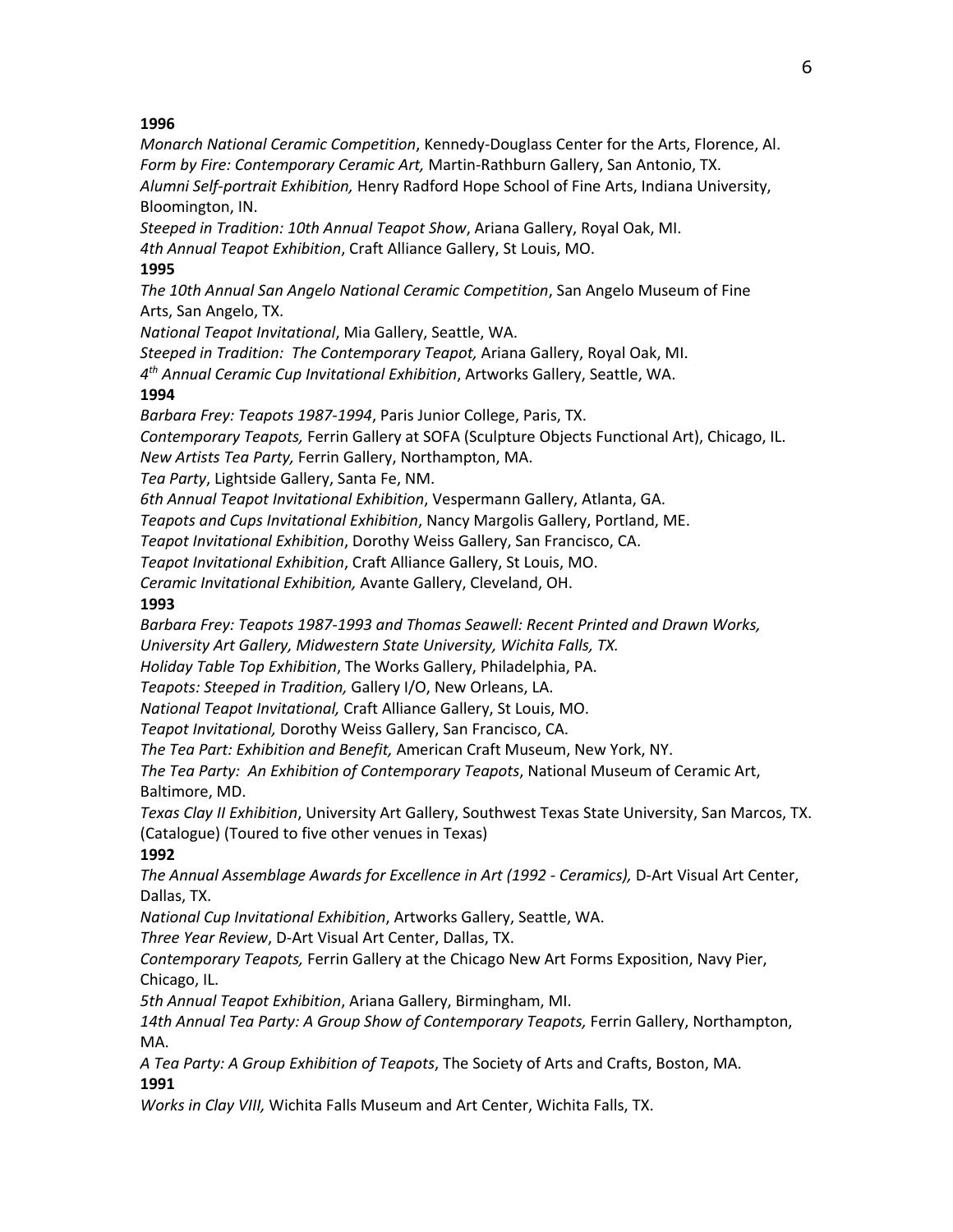*New Visions: Form with Function*, Northfield Pottery Works Gallery, Northfield, IL.

*Gilding the Lily*, Creative Arts Workshop, New Haven, CT.

*Rituals of Tea*, Garth Clark Gallery, New York, NY.

*Teapot Invitational,* Dorothy Weiss Gallery, San Francisco, CA.

*Tea for Two '91,* Ariana Gallery, Birmingham, MI.

*A Tea Party,* Ferrin Gallery at Chicago New Art Forms Exhibition, Chicago, IL.

*The Tea Party: Exhibition and Benefit,* American Craft Museum, New York, NY.

*High Tea: Second Annual Collector's Teapot Show*, Moira-James Gallery, Green Valley, NV.

*The Clay Vessel: Visions and Revisions,* D-ART Visual Art Center, Dallas, TX. (Color catalogue) **1990**

*The Eternal Vessel Show*, Northfield Pottery Works Gallery, Northfield, IL.

*Regional Crafts Biennial Competition*, Arkansas Arts Center, Little Rock, AR.

*55th Annual National Art Exhibition*, Cooperstown Art Association Gallery, Cooperstown, NY.

(Third Prize, Sculpture Category)

*Tea for Two*, Ariana Gallery, Birmingham, MI.

*High Tea Teapot Show,* Moira-James Gallery, Green Valley, NV.

*Collect New York 1990: ESCA Benefit Auction,* The Fabbri Mansion, New York, NY.

### **1989**

*Handmade Teapot* Competition, Design Quest, Grand Rapids, MI.

*Materials: Hard and Soft*, Center for the Visual Arts, Denton, TX.

*A Tea Party: 10th annual Teapot Invitational,* Ferrin Gallery, Northampton, MA.

*Teapot Invitational,* Carlyn Gallery, New York, NY.

*Collect New York 1989: ESCA Benefit Auction*, The Fabbri Mansion, New York, NY.

*Five Ceramists,* The University of Dallas, Irving, TX.

#### **1988**

*A Woman's Hand: New Ceramic Art*, Lawrence Art Center, University of Kansas, Lawrence, KS. *National Cup, Teapot, and Vessel Show*, Moreau Gallery, St. Mary's College, Notre Dame, IN. *53rd Annual Art Exhibition*, Cooperstown Art Association Gallery, Cooperstown, NY. *1988 NCECA Juried Members' Exhibition*, Laura Russo Gallery, Portland, OR. (Merit Award and selected for traveling exhibition)

*Surface Intrigue*, Galeria Mesa, Mesa, AZ.

*Bewitched by Craft: '88 Benefit Auction,* American Craft Museum, New York, NY.

*Collect New York: ESCA Benefit Auction*, Steuben Glass Building, New York, NY.

*Art-Tea: Teapot Invitational*, Hanover Gallery, Syracuse, New York, NY.

*Teapot and Tabletop Exhibition*, Carlyn Gallery, New York, NY.

*"Tribute: Works by Art Studio Faculty Since 1968,* Tyler Gallery, SUNY College at Oswego, Oswego, NY.

*Just for Fun: Whit and Whimsy in Craft Media*, The Craftsman's Gallery, Scarsdale, NY. *Off the Pedestal: Clay on the Wall,* Village Gate Art Center, Rochester, NY.

*Selected Texas Women Art Faculty*, College of the Mainland, Texas City, TX.

### **1987**

*Wichita National All Media Crafts Exhibition*, Wichita Art Association, Wichita, KS.

*Herland III: An Original Country*, Oswego Art Guild, Oswego, NY.

*2-D 3-D,* Village Gate Art Center, Rochester, NY.

*Selections: NCECA-ESCA Invitational Crafts Exhibition*, Lemoyne College, Syracuse, NY.

### **1986**

*1st Annual Monarch Tile National Ceramic Competition*, San Angelo Museum of Fine Arts, San Angelo, TX.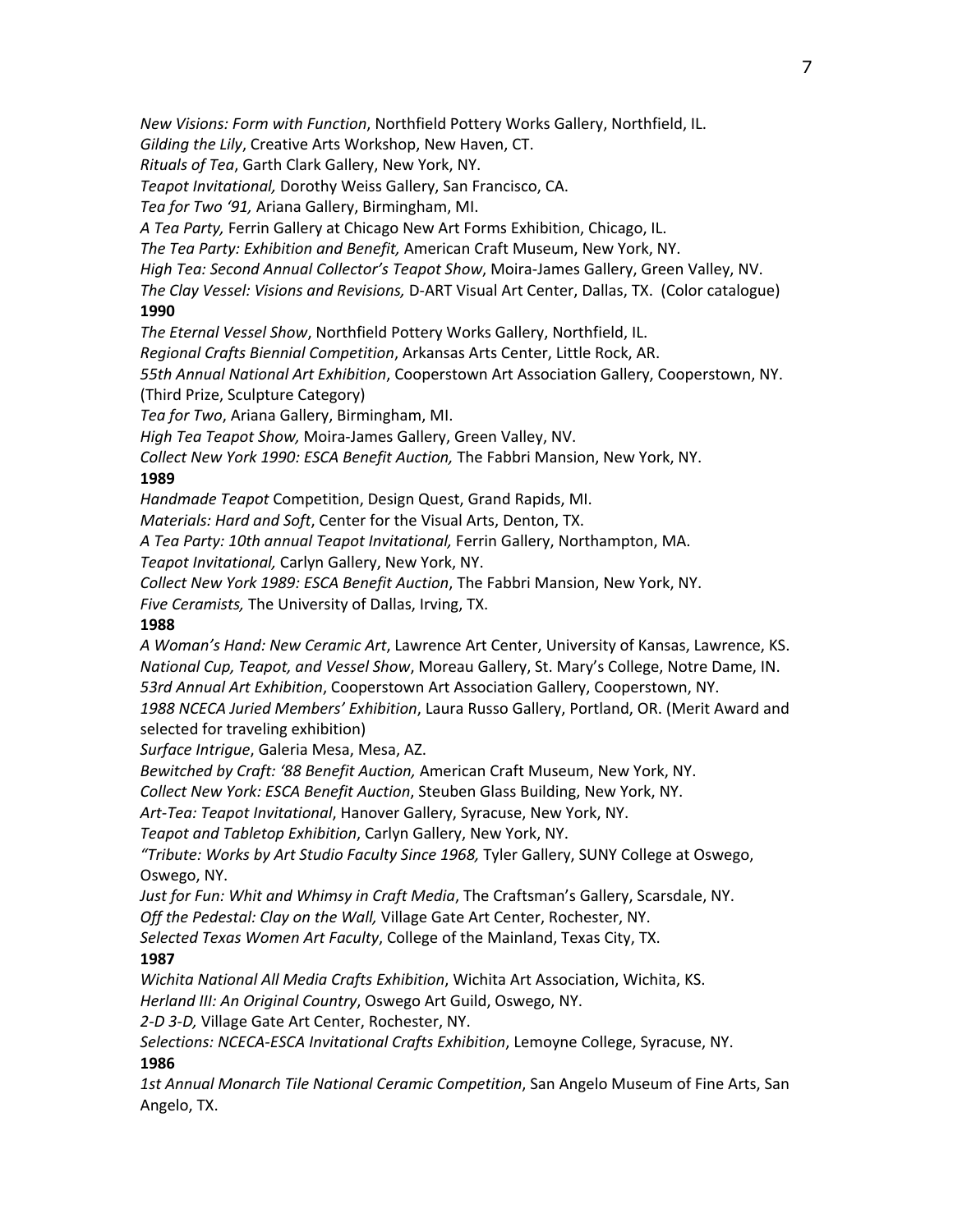*Porcelain: Variations on a Theme,* Pewabic Pottery, Detroit, MI.

*Transpositions / Collaborations,* San Antonio Art Institute, San Antonio, TX.

*Texas Clay Too, NCECA Invitational Exhibition*, Municipal Auditorium, San Antonio, TX. **1985**

*Created by Hand '85 Crafts National*, AAO Gallery, Buffalo, NY.

*50th Annual Cooperstown Art Association National Exhibition*, The Cooperstown Art Association, Cooperstown, NY.

*19th Annual National Drawing and Small Sculpture Show*, Del Mar College,

Corpus Christi, TX.

*Barbara Frey: Ceramics and Monoprints*, East Texas State University, Commerce, TX.

*Sources, Spaces, Sites: 5th Texas Sculpture Symposium Invitational Exhibition,* Dallas, TX. **1984**

*3-Dimensions*, Fox fine Arts Center, University of Texas at El Paso, El Paso, TX.

*49th Annual Cooperstown Art Association National Exhibition*, Cooperstown Art Association, Cooperstown, NY. (Bankers Trust Company Award)

*Contained in Recollections: Exhibition Series for Emerging Artists*, Galveston Art Center, Galveston, TX.

*Herland: An Original Country: Works by Upstate Women Artists,* Oswego Art Guild, Oswego, NY. *Currents '84: 8th Biennial Crafts Exhibition*, Middle Tennessee State University, Murfreesboro, TX.

*NCECA Juried Members' Exhibition*, Gallery of the School of the Museum of Fine Arts, Boston, MA. (selected for touring exhibition)

*Barbara Frey and Thomas Seawell: Clay and Paper*, Hanover Gallery, Syracuse, NY.

*Nine Sighted: Clay Sculpture in Texas,* Midtown Art Center, Houston, TX.

*Private Domains, Elements Gallery*, New York, NY.

*New York State Women Artists' Invitational,* Richard F. Brush Art Gallery, St. Lawrence University, Canton, NY.

*Crafts Invitational Exhibition*, Arkansas State University, Jonesboro, AR.

*Ceramics Invitational: Five Artists,* Illinois Central College, East Peoria, IL.

#### **1983**

*Works in Clay III,* Wichita Falls Art Association, Wichita Falls, TX. (Merit Award)

*4th Biennial Paper and Clay Exhibition*, Memphis State University, Memphis, TN.

*17th annual National Drawing and Small Sculpture Show*, Del Mar College, Corpus Christi, TX. (Merit Award)

*Barbara Frey: Ceramic Sculpture and Thomas Seawell: Serigraphs,* The Firehouse Art Center, Norman, OK.

*Thomas Seawell: Prints and Barbara Frey: Ceramic Sculpture*, The University of Maryland - Baltimore County, Catonsville, MD.

*Texas Ceramics Invitational,* College of the Mainland, Texas City, TX.

*Clay Works Invitational,* Texas Tech University, Lubbock, TX.

*An Invitational Exhibition of Ceramics, Metal, Wood, and Fiber from the Marietta College Crafts National,* Elements Gallery, New York, NY.

*Texas Clay: A Group Exhibition*, University of Texas at San Antonio, San Antonio, TX.

Survey of Texas Ceramics, Objects Gallery, San Antonio, TX.

*4th Texas Sculpture Symposium Invitational Exhibition*, University of Texas at San Antonio, San Antonio, TX.

*Invitational '83,* Longview Museum and Arts Center, Longview, TX.

*Texas Clay Invitational*, Southwest Texas State University, San Marcos, TX.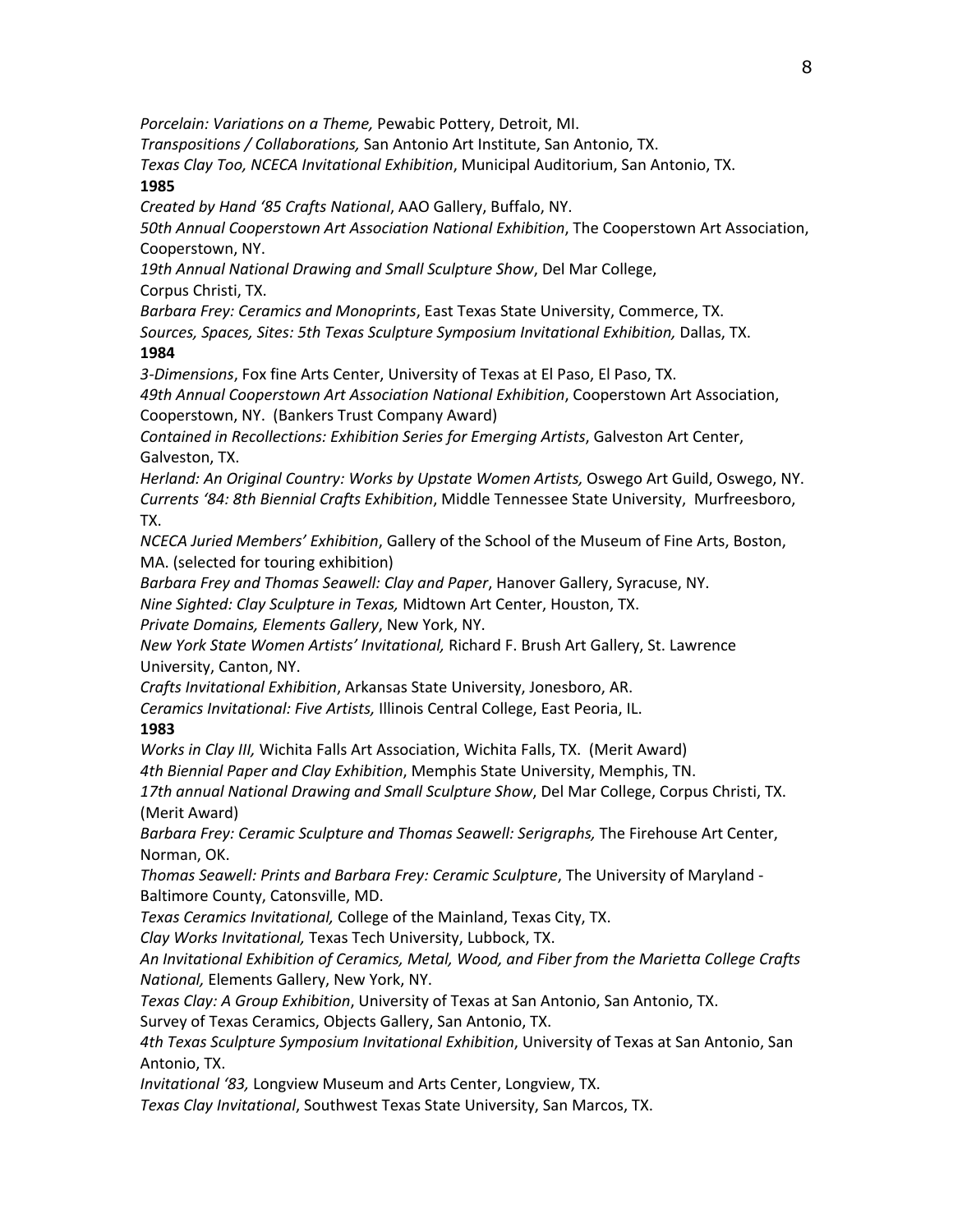#### **1982**

*Small Works National '82*, Zaner Gallery, Rochester, NY. *25th Annual Delta Art Exhibition*, Arkansas Arts Center, Little Rock, AR.

*Marietta College Crafts National*, Marietta College, Marietta, OH.

*Westwood Clay National*, Downey Museum of Art, Downey, CA.

*15th annual Prints, Drawings, and Crafts Exhibition, Arkansas* Arts Center, Little Rock, AR. (Purchase Award)

*Llano Estacado Art Association Juried All Media National*, New Mexico Junior College, Hobbs, NM.

*Clay Focus: Barbara Frey and Sara Waters,* Richland College, Dallas, TX.

*Texas Sculpture Invitational,* Pensacola Junior College, Pensacola, FL.

*Intimate Spaces, NCECA Invitational Traveling Exhibition.*

*Recent Work from East Texas,* The Tyler Museum of Art, Tyler, TX.

*Oso Bay Biennial Clay Sculpture Show,* Weil Gallery, Corpus Christi State University,

Corpus Christi, TX.

### **1981**

*Marietta College Crafts National*, Marietta College, Marietta, OH.

*Objects '81,* Western Colorado Center for the Arts, Grand Junction, CO.

*Works in Clay II,* Wichita Falls Art Association, Wichita Falls, TX.

*Barbara Frey and Thomas Seawell: Clay Sculpture and Prints*, Columbia College Art Gallery, Columbia, SC.

*Barbara Frey: Clay Sculpture,* MacKenzie Terrace Pottery Center, Lubbock, TX.

Clay: Recent Work, East Texas State University, Commerce, TX.

*The Image of the House in Contemporary Art,* Lawndale Annex, Houston, TX.

*Craft Guild of Dallas Fiber and Clay Exhibition,* Richland College, Dallas, TX.

*Group Exhibition,* Objects Gallery, San Antonio, TX.

*Texas Crafts: New Expressions,* Dallas Museum of Art, Dallas, TX.

*14th Annual School Invitational Exhibition,* Wichita, KS.

*3rd Texas Sculpture Symposium Exhibition*, Southwest Texas State University,

San Marcos, TX.

### **1980**

*Marietta College Crafts National*, Marietta *College, Marietta, OH.*

*Traditions* in the Making - Fiber, Clay, Metal, Atlanta College of Art, Atlanta, GA.

*13th Annual Arkansas Regional Exhibition*, Southeast Arkansas Arts and Science Center, Pine Bluff, AR.

*The Everson Show 1980,* The Everson Museum of Art, Syracuse, NY.

*2nd Annual Paper and Clay Exhibition,* E.H. Little Gallery, Memphis State University, Memphis, TN.

*Westwood Clay National*, Otis Institute of the Parsons School of Design, Los Angeles, CA. and New York, NY.

*Clay: Barbara Frey and Peter McDougall*, Hanover Gallery, Syracuse, NY.

*Women's Clay Invitational Exhibition*, Keuka College, Keuka Park, NY.

### **1979**

*El Paso Designer-Craftsmen '79*, El Paso Museum of Art, El Paso, TX. *Rochester - Finger Lakes Craft Exhibition,* Memorial Art Gallery of the University of Rochester, Rochester, NY.

*Artists of the Court of Honor - 1978 Ithaca Craft Fair: An Exhibition in Memory of Jean Delius,* Tyler Art Gallery, SUNY-College at Oswego, Oswego, NY.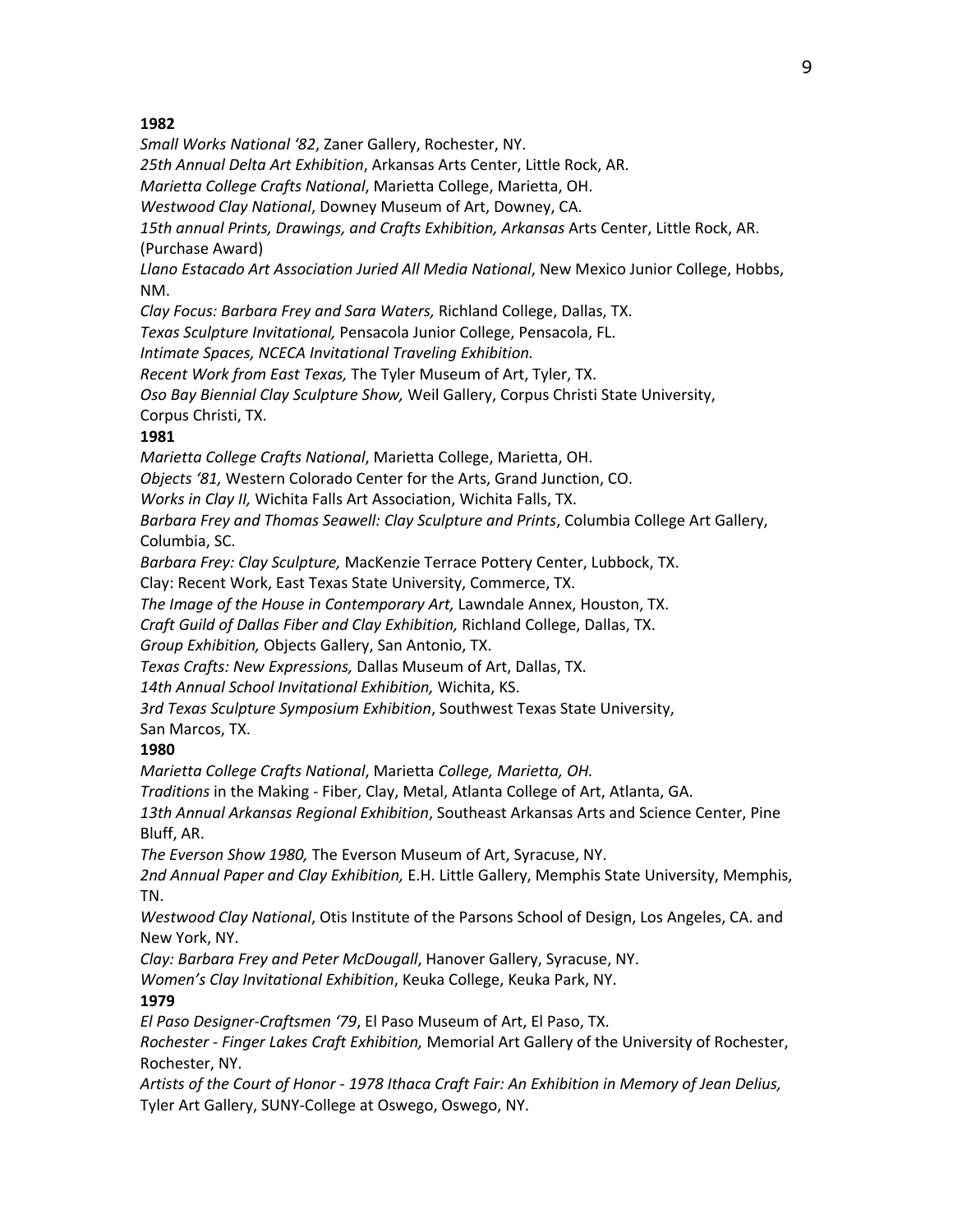*Cazenovia College Invitational Exhibition,* Chapman Art Center, Cazenovia, NY. **1978**

*Clay from Molds: Multiples, Altered Castings, and Combinations*, John Michael Kohler Arts Center, Sheboygan, WI.

*The Everson Show 1978,* The Everson Museum of Art, Syracuse, NY.

*1st Annual Arts and Crafts Exhibition*, Cayuga County Community College, Auburn, NY. *Four Approaches to Clay*, Kirkland Art Center, Clinton, NY.

### **1977**

*24th Annual Drawing and Small Sculpture Show*, Ball State University, Muncie, IN. *Marietta College Crafts National,* Marietta College, Marietta, OH.

El Paso Designer-Craftsmen '77, El Paso Museum of Art, El Paso, TX.

### **1976**

*Seven for '76,* Eastern Illinois University, Charleston, IL.

*Mid-States Craft Exhibition*, Evansville, IN.

Indiana Ceramics Exhibition, DePauw University, Greencastle, IN

### **1975**

*Mid-States Craft Exhibition*, Evansville, IN.

*National Cone Box Show*, Purdue University, West Lafayette, IN.

*Pine Hall Plus - Invitational Ceramics Exhibition,* University of Illinois, Champaign, IL.

### **Workshops, Lectures, Residencies, Awards**

### **2022**

Gallery Talk, Norman Brown Gallery, Goldmark Cultural Center, Dallas, TX.

#### **2020**

Presenter: 2020 Professional Practices Symposium, Department of Art & Art History, UT Tyler, Tyler, TX.

### **2019**

AIA Residency, Red Lodge Clay Center, Red Lodge, MT.

Workshop: Stephen F. Austin State University, Nacogdoches, TX.

### **2018**

Tarrant College – Northwest, Fort Worth, TX.

Brookhaven College, Farmers Branch, TX.

### **2017**

Juror: 2017 UT Tyler Juried Student Exhibition, Tyler, TX.

Workshop: UT Tyler, Tyler TX.

### **2013**

2013 NCECA Excellence in Teaching Award

Workshop: "Turn Clay into Rock!" Process Room Workshop, 47<sup>th</sup> NCECA Conference, Houston, TX.

# **2012**

Lecture: University of Mary Hardin-Baylor, Belton, TX. Lecture: Austin College, Sherman, TX

# **2011**

Lecture: Eastfield College, Mesquite, TX

Workshop: University of Texas at Tyler, Tyler, TX

### **2010**

Workshop: Stephen F. Austin State University, Nacogdoches, TX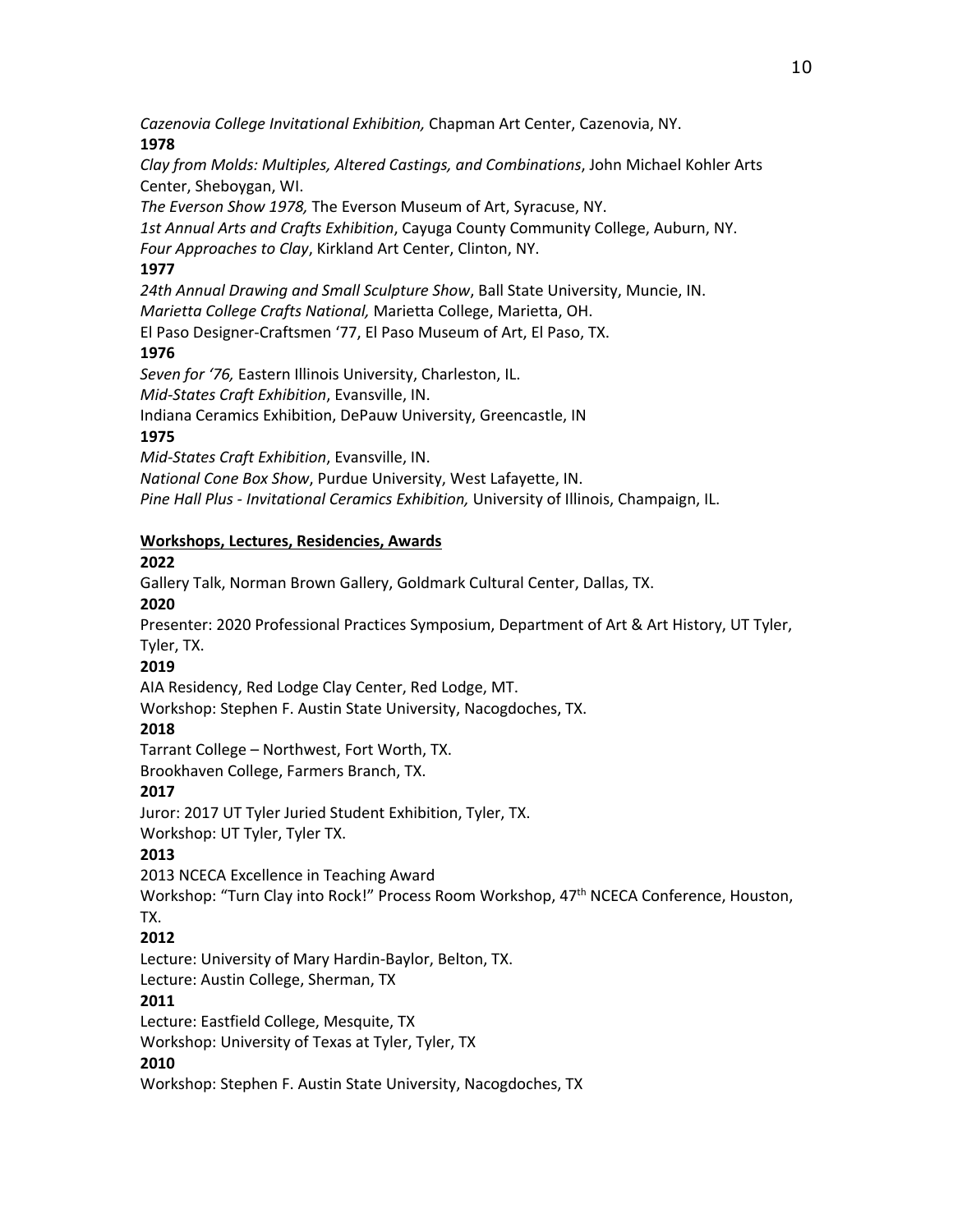11

**2009** Workshop: Collin County Community College, Plano, TX **2008** Workshop: Eastfield College, Dallas, TX. Gallery Talk, University of Dallas, Irving, TX **2007** Workshop, The University of Texas of the Permian Basin, Odessa, TX Workshop, Texas Tech University, Lubbock, TX Slide lecture and gallery talk, Brookhaven College, Farmers Branch, TX **2006** Arts/Industry Residency, Kohler Co., Kohler, WI Slide Lecture: University of Wisconsin-Sheboygan, Sheboygan, WI Slide Lecture: John Michael Kohler Arts Center, Sheboygan, WI **2005** Slide Lecture, University of Dallas, Irving, TX Workshop, Houston Community College-Central, Houston, TX Workshop, McMurry University, Abilene, TX **2004** Workshop, Austin College, Sherman, TX Gallery Talk, Louisiana College, Pineville, LA **2003** Workshop, Galveston College, Galveston, TX Workshop, Brookhaven College, Farmers Branch, TX **2002** Workshop, Cedar Valley College, Lancaster, TX **2001** Workshop, Syracuse University, Syracuse, NY **1999** Workshop, Ceramic Arts Guild, McLennan Community College, Waco, TX **1998** Workshop, Del Mar College, Corpus Christi, TX Ceramics Demonstration, Gateway Gallery, Dallas Museum of Art, Dallas, TX. **1997** Slide Lecture, Southern Methodist University, Dallas, TX. Workshop, Stephen F. Austin State University, Nacogdoches, TX. Slide Lecture: Contemporary Texas Ceramics, Taipei County Cultural Center, Taipei, Taiwan. Workshop, Henderson State University, Arkadelphia, AR. **1996** The First Annual Yixing Symposium for Western Potters, Purple Sand Factory #5, Yixing, China. Workshop, Southwest Craft Center, San Antonio, TX. **1995** Workshop, Baylor University, Waco, TX. **1994** Workshop, Paris Junior College, Paris, TX. **1993** Panel Participant, Texas Clay II Exhibition, Arlington Museum of Art, Arlington, TX. Slide Lecture, Brookhaven College, Farmers Branch, TX. Workshop, Midwestern State University, Wichita Falls, TX.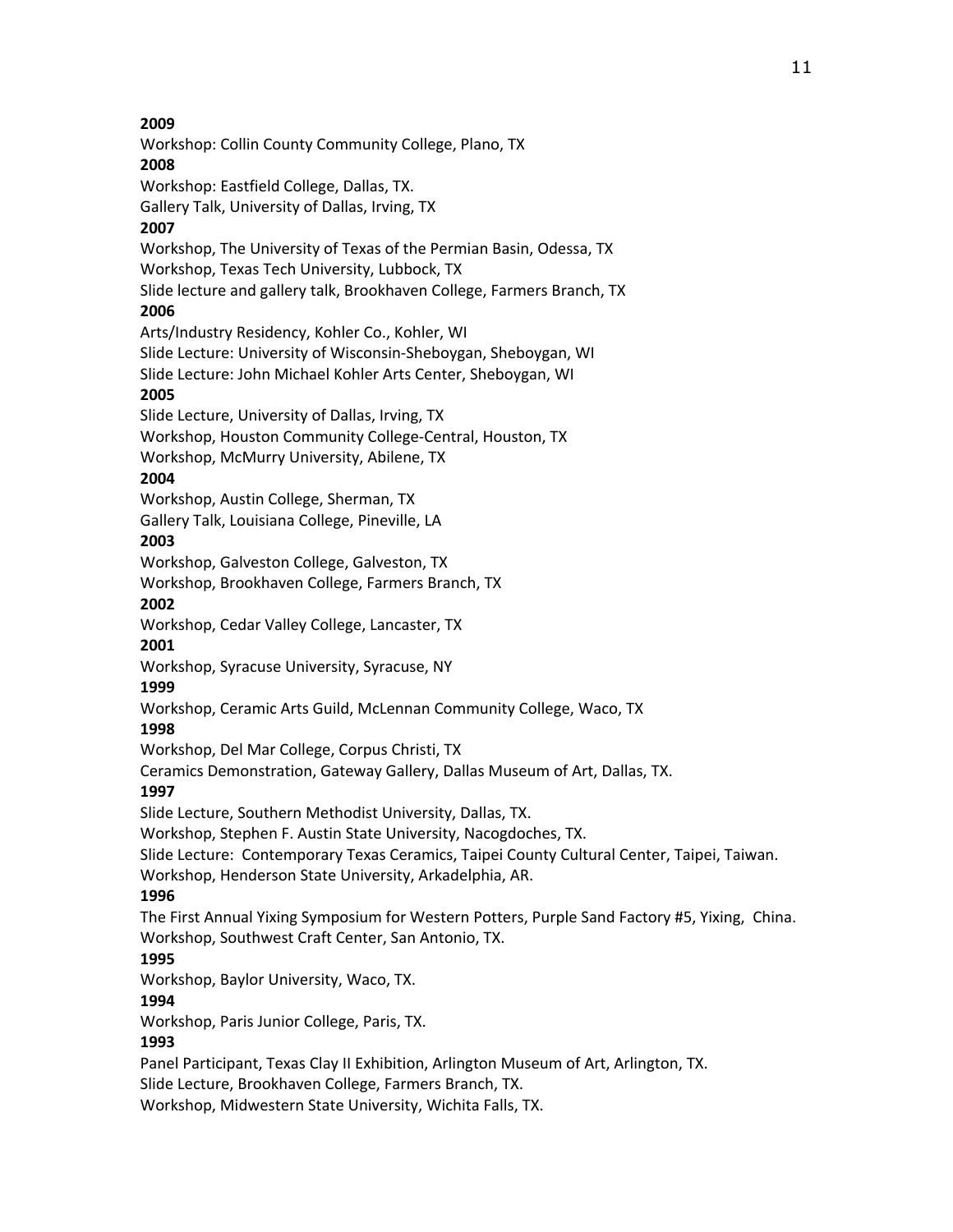Slide Lecture, Texas Clay II Symposium, Southwest Texas State University, San Marcos, TX. **1992**

Workshop, SUNY College at Oswego, Oswego, NY.

### **1991**

Workshop, University of North Texas, Denton, TX.

Juror, Artists of Jefferson County, County Exposition Grounds Watertown, NY.

# **1990**

Workshop, Stephen F. Austin State University, Nacogdoches, TX.

# **1989**

Workshop, Craft Guild of Dallas, Dallas, TX.

# **1987**

Juror, Upstate Craft Fair, Ithaca, NY.

# **1984**

Workshop, Middle Tennessee State University, Murfreesboro, TN.

# **1983**

Participant, Texas Clay Symposium, Southwest Texas State University, San Marcos, TX.

# **1982**

Workshop, Arkansas State University, Jonesboro, AR.

Workshop, Richland College, Dallas, TX.

Workshop, North Lake College, Irving, TX.

Panel Participant: Ceramic Sculpture by Women Artists, Oso Bay Biennial Ceramic Sculpture Conference, Corpus Christi University, Corpus Christi, TX.

# **1981**

Slide Lecture, Columbia College, Columbia, SC.

Workshop, Texas Tech University, Lubbock, TX.

Slide lecture: Unexpected Images in Ceramics, Dallas Museum of Art, Dallas, TX.

# **1980**

Slide lecture, Paris Junior College, Paris, TX.1979

Workshop, Genessee Co-op Pottery Visiting Artists Series, Rochester, NY.

# **1978**

Participant, Mini-Mud Ceramics Conference, SUNY College at Brockport, NY.

# **Published Art Work**

Peter Held, Editor. CERAMICS at the San Angelo Museum of Fine Arts, 2021.

Ceramics Monthly Magazine. March, 2021. *Exposure: "Small Rock #2."*

Richard Zakin and Frederick Bartolovic. Electric Kiln Ceramics, 4th Edition. The American Ceramic Society, 2015.

Ruth Kohler and Ezra Shales. Arts/Industry: Collaboration and Revelation. John Michael Kohler Arts Center, 2014.

Linda Kopp, editor. 500 Teapots, Volume *2,* Lark Crafts, Sterling Publishing, NY, 2013. Linda Kopp, editor. 500 Prints on Clay: An Inspiring Collection of Image Transfer Work*,* Lark Crafts, Sterling Publishing, NY, 2013.

Linda Kopp, editor. The Best of 500 Ceramics: Celebrating a Decade in Clay, Lark Crafts, Sterling Publishing, NY, 2012.

Jeremy Jernegan. Dry Glazes. University of Pennsylvania Press, 2009.

Timothy Anglin Burgard, Karin Breuer, and Jill D'Alessandro. The Diane and Sandy Besser Collection. Fine Arts Museums of San Francisco, 2007.